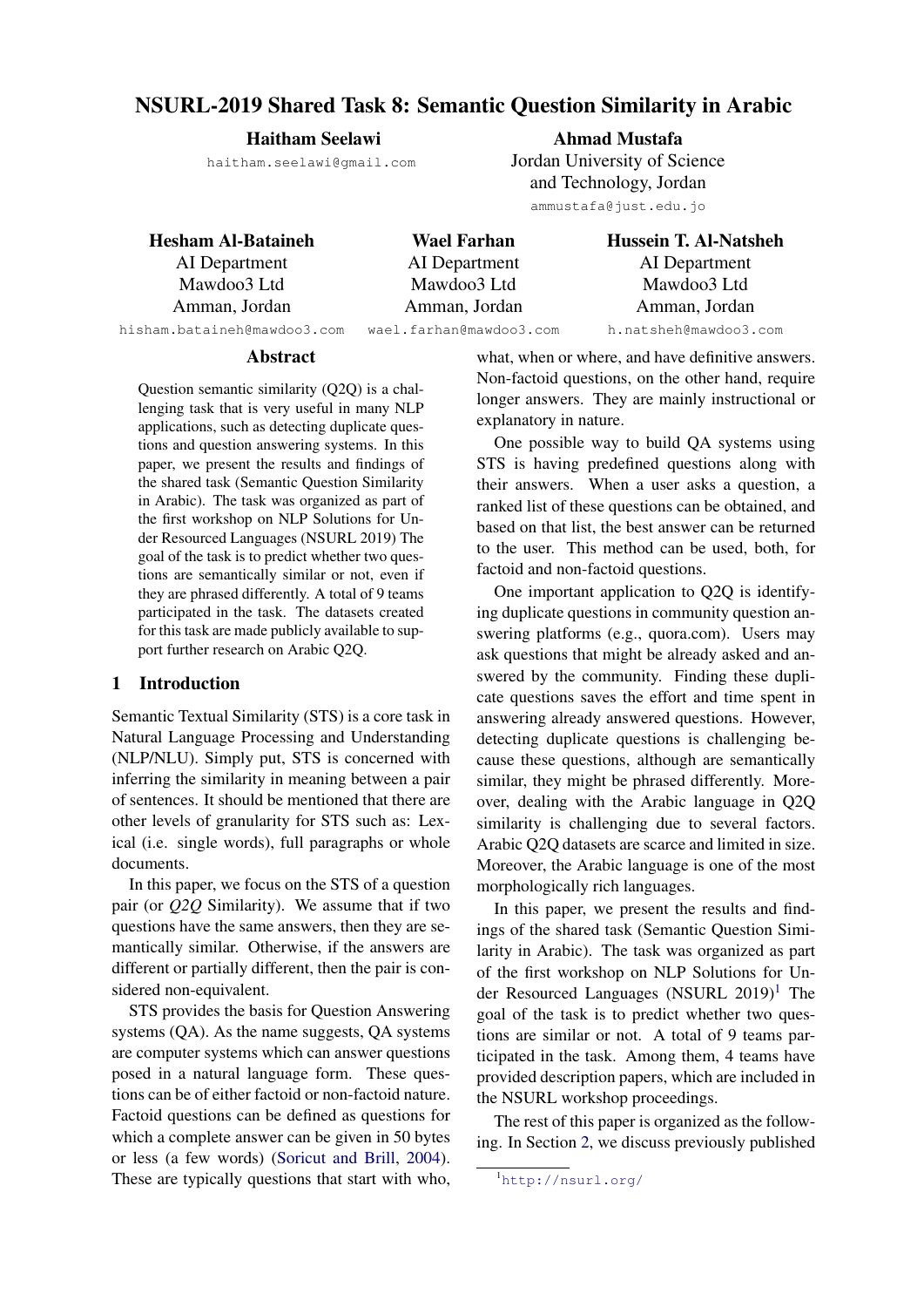work relating to Q2Q in Arabic. Section [3](#page-2-0) provides an overview of the datasets used in the task. Next, in Section [4](#page-3-0) we briefly describe the participants and the approaches they propose. Then we discuss the experiments and analyze the results of the competition in Section [5.](#page-5-0) Finally, we conclude in Section [6.](#page-5-1)

### <span id="page-1-0"></span>2 Related Work

Despite its importance and utility in NLP applications, research on STS at the level of sentences and higher, has only picked up steam in the past ten years [\(Cer et al.,](#page-6-0) [2017\)](#page-6-0). Nonetheless a lot has been accomplished since, but mainly in the English language. In the case of Arabic, there is plenty of room for new research to advance the current state of the art in this regard [\(Alian and Awajan,](#page-6-1) [2018\)](#page-6-1) [\(Nakov et al.,](#page-6-2) [2016\)](#page-6-2). Therefore, most of our review below will focus on methods developed and used in English mainly, which might not be directly applicable to Arabic.

Some of the earliest methods used in the field made extensive use of so-called knowledge-based semantic similarities between words [\(Majumder](#page-6-3) [et al.,](#page-6-3) [2016\)](#page-6-3). These can be thought of as lexical databases that model the semantic relationships of different words, taking into consideration their different senses. At the center of these databases is the concept of "synsets", which are groups of words that refer to a specific concept. The most popular such database is WordNet [\(Miller and](#page-6-4) [Fellbaum,](#page-6-4) [2007\)](#page-6-4). With the assistance of word alignment methods, various meaningful numerical features pertaining to the lexical units comprising a pair of sentences can be obtained from Word-Net. Combined with other textual features, such as Part of Speech (POS), and Term Frequency - Inverse Document Frequency (TF-IDF), and fed into strong classifiers, such methods obtain very good results, albeit on closed domains of assessment [\(Saric et al.,](#page-7-1) [2012;](#page-7-1) [Sogancioglu et al.,](#page-7-2) [2017;](#page-7-2) [Pilehvar et al.,](#page-6-5) [2013\)](#page-6-5). Nonetheless, it can be easily seen that the construction of such databases, is very expensive in terms of human effort.

Semantic relationships can be modeled using another class of methods named Word Vector Representations (WVR). One of the biggest advantages of such methods is that they are typically trained in an unsupervised manner, making their construction very cheap in terms of human annotation. Some of these methods include Word2Vec

[\(Mikolov et al.,](#page-6-6) [2013\)](#page-6-6), Glove [\(Pennington et al.,](#page-6-7) [2014\)](#page-6-7), ELMo [\(Peters et al.,](#page-6-8) [2018\)](#page-6-8) and BERT [\(De](#page-6-9)[vlin et al.,](#page-6-9) [2018\)](#page-6-9). These word representations significantly boost the performance of machine learning algorithms [\(Mikolov et al.,](#page-6-6) [2013\)](#page-6-6), especially deep learning-based approaches.

One of the earlier and more basic methods of using WVR in STS, consisted in pooling the corresponding dimensions of tokens in a given sentence, using a specific pooling method, such as the average, or the maximum, to obtain a sentence level representation from WVR. The representation of each sentence in the pair would then serve as the input into a classifier or a predefined measure of similarity. One of the obvious advantages of such a method is its simplicity, and that it can be readily used in many classes of machine learning algorithms. However, it is apparent that by using pooling, we are losing all the information about the order of tokens in the original sentences, which definitely matters in defining the meaning of a sentence. Additionally, by using pooling methods, we are assuming that words and sentences can be represented using the same space size, which is a limitation of such a method [\(Wieting and Kiela,](#page-7-3) [2019\)](#page-7-3).

One relatively recent advancement in STS, which accounts for the shortcomings of the pooling methods is the Siamese Recurrent Architecture [\(Mueller and Thyagarajan,](#page-6-10) [2016\)](#page-6-10). By using two Recursive Neural Networks (RNNs), with shared weights, the pair of sentences are encoded into a higher dimensional space than the WVR used for the constituent tokens. Given the sequential nature of RNNs, this encoding takes into account the order of tokens in each sentence. The encoding is then fed into a feedforward dense neural network, with a value between 0 and 5 to predict the semantic similarity of the pair. One of the advantages of this method when it comes to inference, is that it can be used to produce a sentence level representation, which, with the use of a simple distance matrices, can be used to measure the similarity between two sentences without the need for the feedforward step [\(Neculoiu et al.,](#page-6-11) [2016\)](#page-6-11). This translates to much higher scalability in industrial applications. Another advantage is that it can be modified to account for errors in spelling [\(Neculoiu et al.,](#page-6-11) [2016\)](#page-6-11). Nonetheless, a major drawback of this method is that it requires a substantial amount of annotated data for training.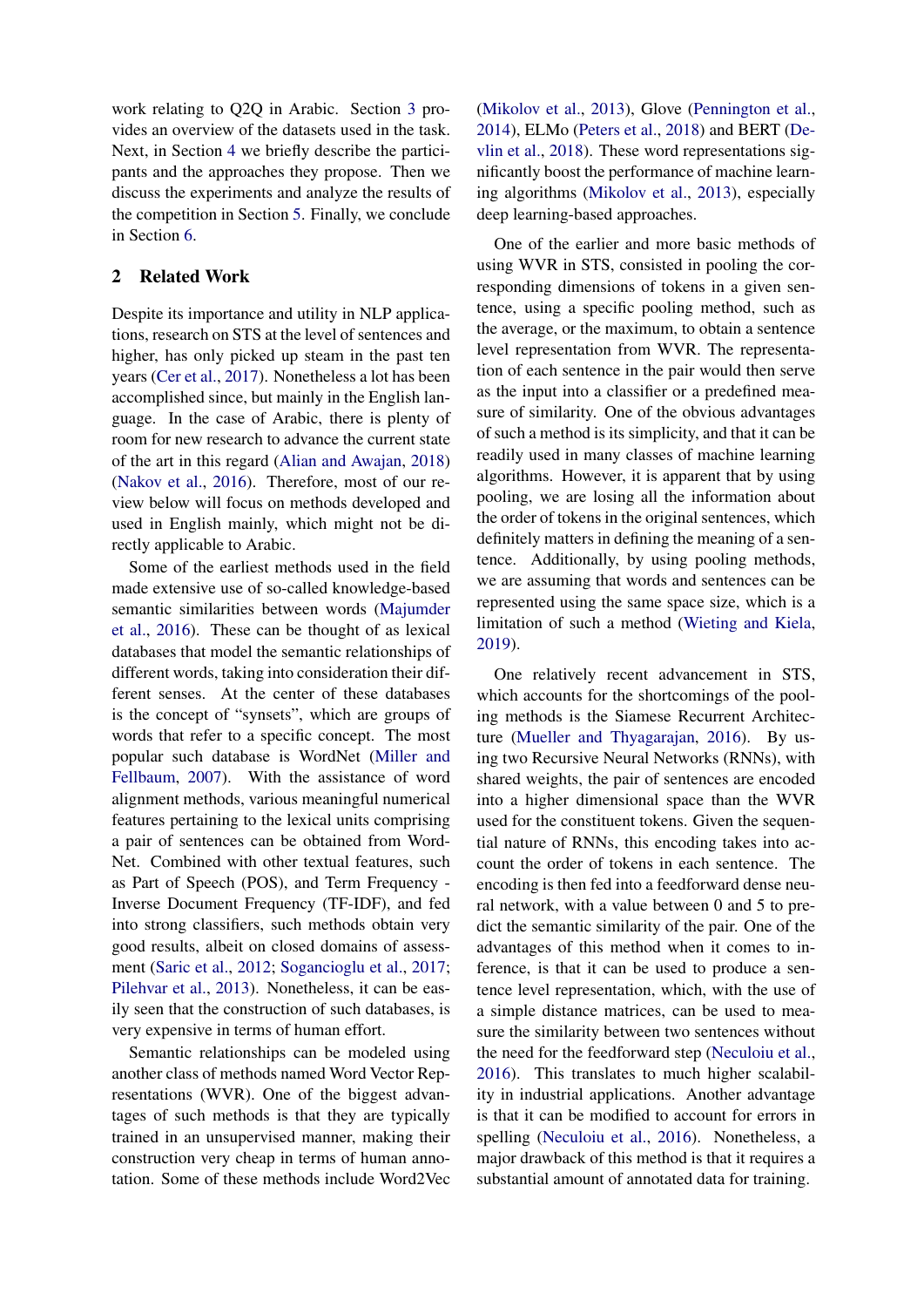One method which overcome this limitation is Skip-thought Vectors (SV) [\(Kiros et al.,](#page-6-12) [2015\)](#page-6-12), which learn to embed text at the level of sentences, by training on continuous text (e.g. books and articles) in an unsupervised fashion. The representations can then used as feature inputs with the method of choice to predict the STS score. However, training SV requires very long period of time (it took about one month back in 2015 [\(Wieting](#page-7-3) [and Kiela,](#page-7-3) [2019\)](#page-7-3)).

One problem that most sequential deep learning methods suffer from is that the longer the sequence of text to encode is, the less efficient the representation becomes [\(Olah and Carter,](#page-6-13) [2016\)](#page-6-13). This problem has been recently tackled by exploiting the attention mechanism in deep learning architectures. With the use of multi-head attention mechanism in constructing sentence embeddings, the state of the art of NLP in many STS dependent tasks has been significantly increased [\(Lin et al.,](#page-6-14) [2017\)](#page-6-14).

Another recent and novel development pertaining to STS, makes use of conversational data [\(Yang et al.,](#page-7-4) [2018\)](#page-7-4). The premise here is that sentences that are semantically related, will elicit similar responses in a conversation. However, an obvious shortcoming of such a method is that it is by design geared toward conversational tasks, as opposed to tasks that are factual by nature.

In a new research, [\(Al-Bataineh et al.,](#page-6-15) [2019\)](#page-6-15) tackles the issue of handling multiple dialects of the same language. The novel approach makes use of deep contextualized word embeddings [\(Peters](#page-6-8) [et al.,](#page-6-8) [2018\)](#page-6-8) in addition to focus layer [\(He and Lin,](#page-6-16) [2016\)](#page-6-16) to overcome out-of-vocabulary introduced by dialectical words.

As it stands now, the state of the art in STS are Universal Sentence Encoders (USE) [\(Cer et al.,](#page-6-17) [2018\)](#page-6-17). These encoders are trained on a wide variety of data types and tasks (i.e. using different signals such as entailment and SV like signals), with the idea of transfer learning at their heart. Under the hood, USEs can be powered by one of two deep learning architectures; the first is a transformer network, while the other is a deep averaging network. The main difference between these two versions, is that with the former, higher accuracies can be achieved, but with longer training times, whereas for the latter, training is less computationally intensive, at the expense of some accuracy in the final outcome.

<span id="page-2-2"></span>Table 1: Mawdoo3 Q2Q dataset statistics.

| <b>Set</b>  | Similar | <b>Not Similar</b> | total  |
|-------------|---------|--------------------|--------|
| Train       | 5.397   | 6,600              | 11.997 |
| <b>Test</b> | 1.718   | 1.997              | 3,715  |
| Total       | 7,115   | 8.597              | 15,712 |

### <span id="page-2-0"></span>3 Dataset

Despite the fact that there is a number of public datasets for QA in English language (such as SQuAD [\(Rajpurkar et al.,](#page-6-18) [2016\)](#page-6-18) and CoQA [\(Reddy et al.,](#page-7-5) [2018\)](#page-7-5) to name a few, there is a dearth of such datasets in Arabic. Therefore, we have developed a dataset<sup>[2](#page-2-1)</sup> of 15, 712 pairs of questions, that were annotated and verified by an internal team of qualified natural language annotators. Each pair has a ground truth of either "0" (no semantic similarity), or "1" (denoting semantically similar pairs). We have randomly selected 11,997 pairs for training and used the remaining 3,715 for testing. We made sure that the collected data is balanced, where the number of similar question pairs is comparable with the not similar ones. Table [1](#page-2-2) shows a detailed statistics of Mawdoo3 Q2Q dataset.

These questions were designed specifically to contain a balanced number of factoid and nonfactoid questions. Additionally, great care was taken in assuring that the pairs of questions have varying STS and LS similarity, in a way that mimics the population of questions asked on the internet by Arabic language users. For example:

$$
\frac{1}{2}
$$
متر هو رئِيس الولات التحدة الأمریکية ?

which translates to "Who is the president of the United States of America?".

Table [1](#page-2-2) lists a small sample of the dataset. The dataset consists of 3 fields, i.e. *question1* containing the text for one of the question pairs, *question2* containing the text of the second question, and *label* which is either 1 if question1 and question2 have a similar answer, or 0 if their answers are different. Figure [1](#page-4-0) shows a histogram for a number of words per question against frequency. It can be seen that the maximum question length is 15 words and that the distribution of both *question1* and *question2* is almost the same.

<span id="page-2-1"></span><sup>2</sup>[https://ai.mawdoo3.com/](https://ai.mawdoo3.com/nsurl-2019-task8) [nsurl-2019-task8](https://ai.mawdoo3.com/nsurl-2019-task8)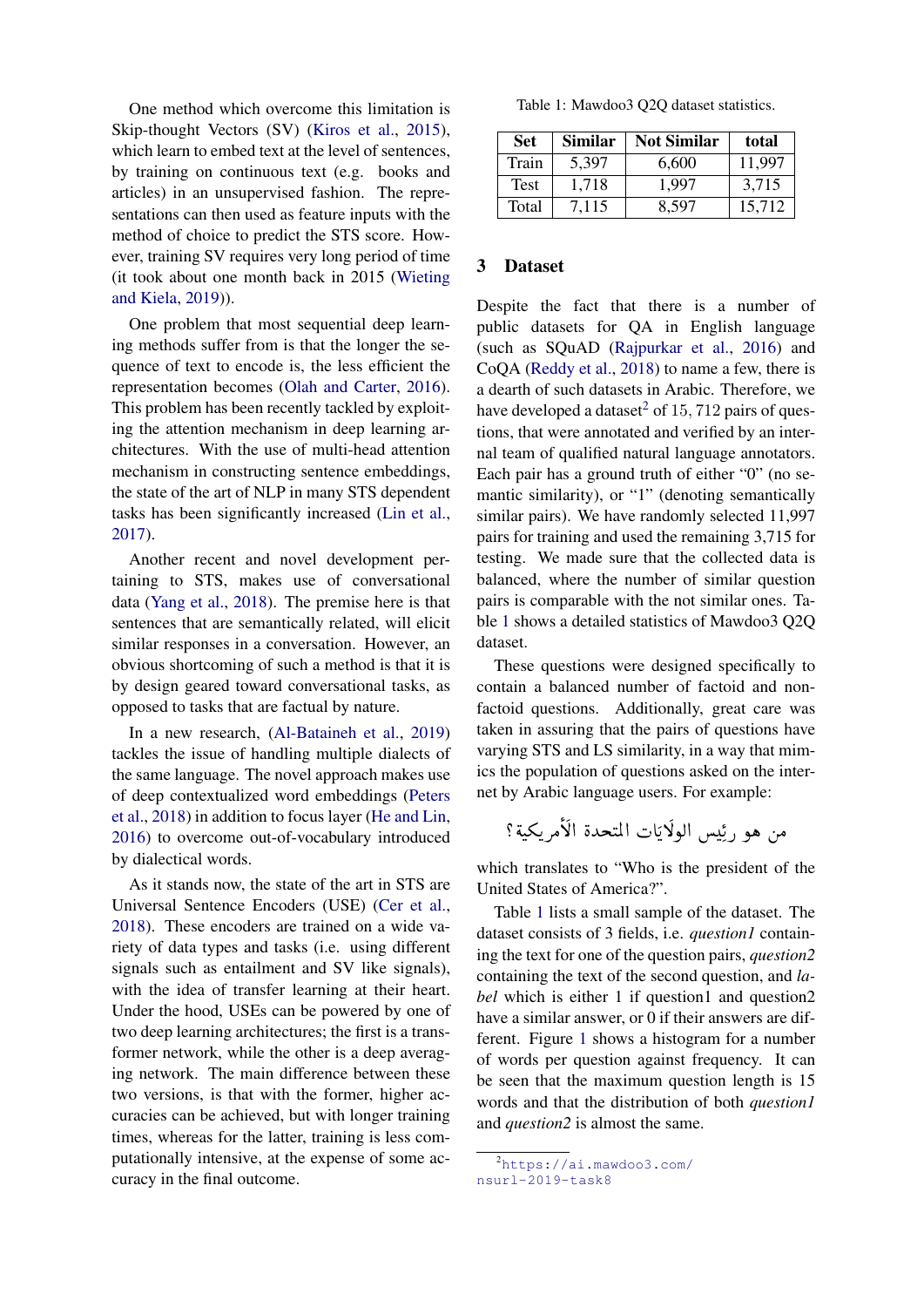| question1                                                    | question2                                  | label            |
|--------------------------------------------------------------|--------------------------------------------|------------------|
| مَا هي الطرق الصحيحة لَّاعتنَاء بَالْحَامل؟                  | كيف اهتم بطفلي؟                            | $\boldsymbol{0}$ |
| مَا طريقة تحضير محشى الكوسَا ؟                               | من طرق تحضير محشى الكوسَا؟                 | $\mathbf{1}$     |
| في أي عَام ولد توفيق الحكيم ؟                                | أين ولد توفيق الحكيم ؟                     | $\overline{0}$   |
| مَا طريقة تحضير أالمهلبيخّة بحبوز الهند؟                     | كيف احضر المهلبيخّة بجور الهند؟            | $\mathbf{1}$     |
| مَا طريقة تحضير الكيك المحشى بَالكريمة ؟                     | من طرق تحضير الكريمة؟                      | $\theta$         |
| مَا هي حصوَات المزارة؟                                       | مَا هي حصَ <sub>ّ</sub> ى المَرَارَة؟      | $\mathbf{1}$     |
| كيف احضرًالمُصابيب مع المكشن؟                                | من طرق تحضير المصّابيب المحشى؟             | $\overline{0}$   |
| مَا هو الموت؟                                                | مَا أَجْمَلَ مَا قَيْلَ بَالْمُوتَ؟        | $\overline{0}$   |
| في أي عَام بُني برج خليفة؟                                   | أين يوجد برج خليفة؟                        | $\theta$         |
| مَا طريقة تحضير عجينة البيتزًا بَالحليب ؟                    | من طرق تحضير عجينة البيتزًا ؟              | $\overline{0}$   |
| مَا معنَى الحِهَاد؟                                          | مَا أنوَاعِ الحِهَادِ؟                     | $\theta$         |
| لمَاذَا ميدَان بيكَاديل <sub>ى</sub> يحذب الكثير من السيَاح؟ | مَا اسمِ أهم معلمِ سَيَاحِي في بريطَانيَا؟ | $\boldsymbol{0}$ |
| كم يبلغ طول تمثّال المسيح الفَادي؟                           | مَا هو طول التمثَّال الفَادي؟              | $\mathbf{1}$     |
| إِلَى كم يصل ارتفَاع أبو الهول الموجود في مصر؟               | کم یبلغ عدّ سکّان مصر؟                     | $\Omega$         |
| من هو المدير العَام ؟                                        | مَا هُوَ تَعْرِيفُ الْمَدِيرِ الْعَامُ ؟   | $\mathbf{1}$     |
| مَا هي ادَارة الاعمَال ؟                                     | مَا هي مُجَالَات ادَارَة الَاعْمَال ؟      | $\overline{0}$   |
| مَاهو الكوليسترول؟                                           | مَا تعريف الكوليسترول؟                     | $\mathbf{1}$     |
| مَا هي أهمية الَاستثمَارِ ؟                                  | الِّي مَاذَا يهدف الَاستثمَارِ ؟           | $\mathbf{1}$     |

Table 2: Sample of the Mawdoo3 Q2Q dataset. The dataset is composed of three columns. The first two are text fields containing question1 and question2 while the third column shows the label.

## <span id="page-3-0"></span>4 Participants and Systems

The shared task was managed using a Kaggle com-petition platform<sup>[3](#page-3-1)</sup> for registration and results sub-missions. We have published a baseline<sup>[4](#page-3-2)</sup> that the participants can reproduce on the same dataset.

A total of 9 teams participated in this task, with total submissions of 547, and an average of more than 60 submissions per team. In this section, we report the methodologies used for four different teams.

#### 4.1 The Inception

The Inception team members applied different deep learning approaches, including BERT model [\(Devlin et al.,](#page-6-9) [2018\)](#page-6-9). They fine-tuned the multilingual BERT model [\(Devlin et al.,](#page-6-9) [2018\)](#page-6-9) on the

```
3https://www.kaggle.com/c/
```
sentence similarity task.

They tried various combinations of hyperparameters. For the set of parameters that made the best predictions, they repeated the experiment with different random seeds, then created an ensemble model by voting between the prediction results of these experiments. The ensemble that is composed of 3 models performed better on the public dataset while 4, 5, and 6 models have better scores on the private dataset.

## 4.2 Tha3aroon

Tha3aroon team did heavy work on the dataset level before building the model. First, they made sure that punctuation marks are separated from the words by making sure that characters surrounding the punctuation marks are spaces. Next, they augmented the dataset 4 different methods:

• Positive Transitive: If A is similar to B, and B is similar to C, then A is similar to C.

[nsurl-2019-task8](https://www.kaggle.com/c/nsurl-2019-task8)

<span id="page-3-2"></span><sup>4</sup>[https://github.com/mawdoo3/q2q\\_](https://github.com/mawdoo3/q2q_workshop) [workshop](https://github.com/mawdoo3/q2q_workshop)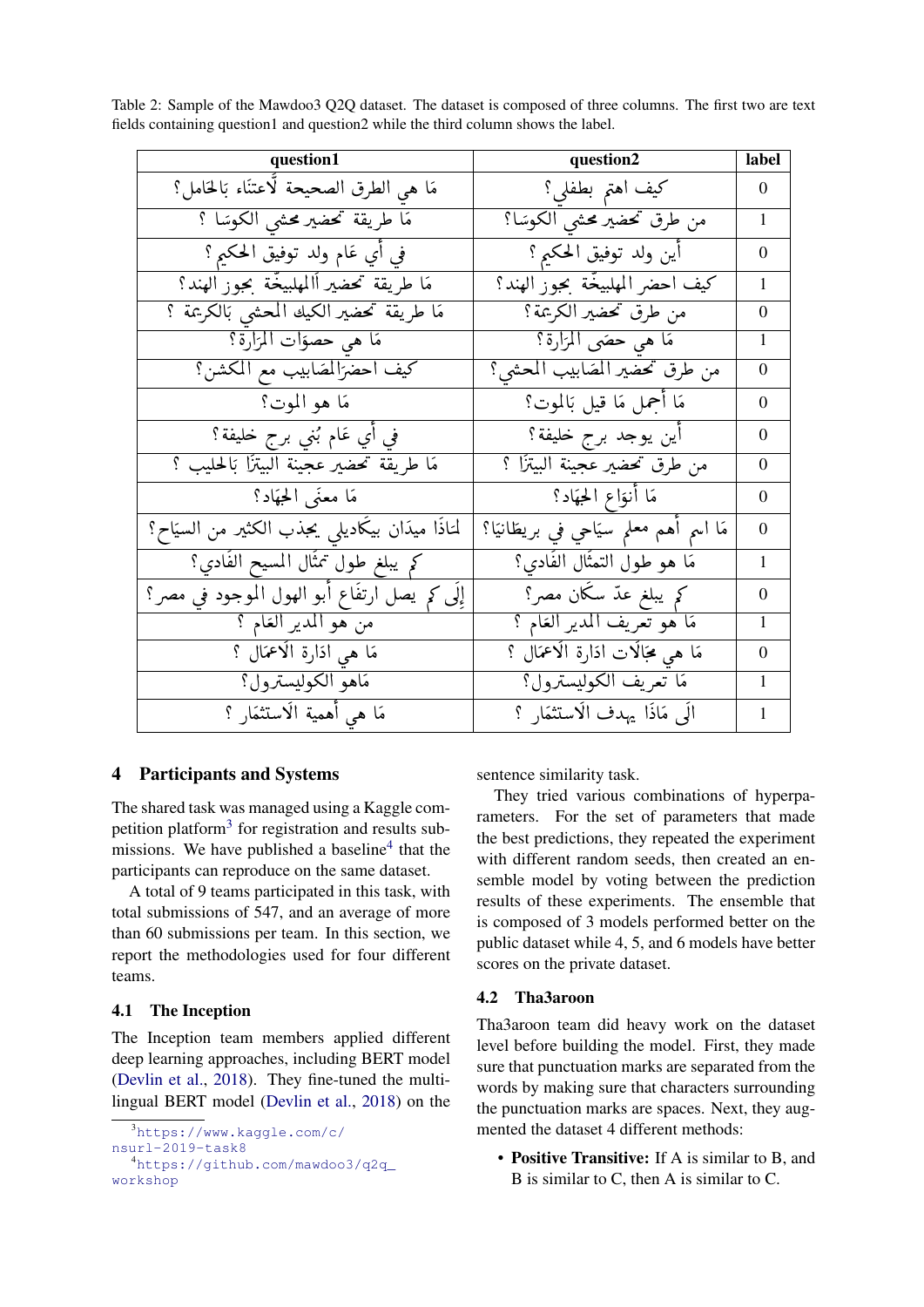<span id="page-4-0"></span>

Figure 1: Distribution of question lengths (word count) in Mawdoo3 Q2Q dataset. The figure on the left shows Question 1 histogram, and Question 2 on the right.

- Negative Transitive: If A is similar to B, and B is NOT similar to C, then A is NOT similar to C. This rule combined with the previous one generates 5,490 extra examples (17,487 total).
- Symmetric: If A is similar to B then B is similar to A, and if A is not similar to B then B is not similar to A. This rule doubles the number of examples to 34,974 in total.
- Reflexive: By definition, a question A is similar to itself. This rule generates 10,540 extra positive examples (45,514 total) which help balance the positive and negative examples.

After the augmentation process, the training data contains 45,514 examples (23,082 positive examples and 22,432 negative ones).

To build meaningful representations for the input sequences, they used Arabic ELMo [\(Peters](#page-6-8) [et al.,](#page-6-8) [2018\)](#page-6-8) pre-trained model  $5$  to extract contextual words embeddings and feed them as an input to the model. The model then consists of three components:

1. Sequence representation extractor: which takes the ELMo embeddings related to each word in the question as an input and feeds them to two special kinds of LSTM layers called Ordered Neurons LSTM (ON-LSTM) [\(Shen et al.,](#page-7-6) [2018\)](#page-7-6) and applies sequence weighted attention [\(Felbo et al.,](#page-6-19) [2017\)](#page-6-19) on the outputs of the second ON-LSTM layer to get

<span id="page-4-2"></span>

Figure 2: onekaggler model

the final question representation, this component uses the same weights to compute representations for pair questions.

- 2. Merging layer: After extracting the representations related to each question, they merged the representations using a pairwise squared distance function applied on the pair questions representation vectors.
- 3. Deep neural network: Consisting of four fully-connected layers that take the merged representation vector as an input and predicts the label using a sigmoid function as an output.

#### 4.3 onekaggler

The onekaggler team has built a neural network model illustrated in Figure [2.](#page-4-2) The model consists of two input layers for question1 and question2, a shared trainable word embedding layer, using Word2Vec model [\(Mikolov et al.,](#page-6-6) [2013\)](#page-6-6), initialized with Aravec tweets cbow 300 embedding model [\(Soliman et al.,](#page-7-7) [2017\)](#page-7-7), and a stack of 3 bidirectional GRU layers with 256, 128, 64 hidden nodes, respectively. The output layer is the dot product (which calculates cosine similarity) between the outputs of the last layer of question1 and question2. The team uses mean-squared-error as a loss function alongside with Nesterov Adam optimizer. They achieve 99% accuracy on the validation set and under 94% on the test set.

#### 4.4 Speech Translation

The Speech Translation team members have gathered feature set using sklearn's Vector-

<span id="page-4-1"></span><sup>5</sup> https://github.com/HIT-SCIR/ELMoForManyLangs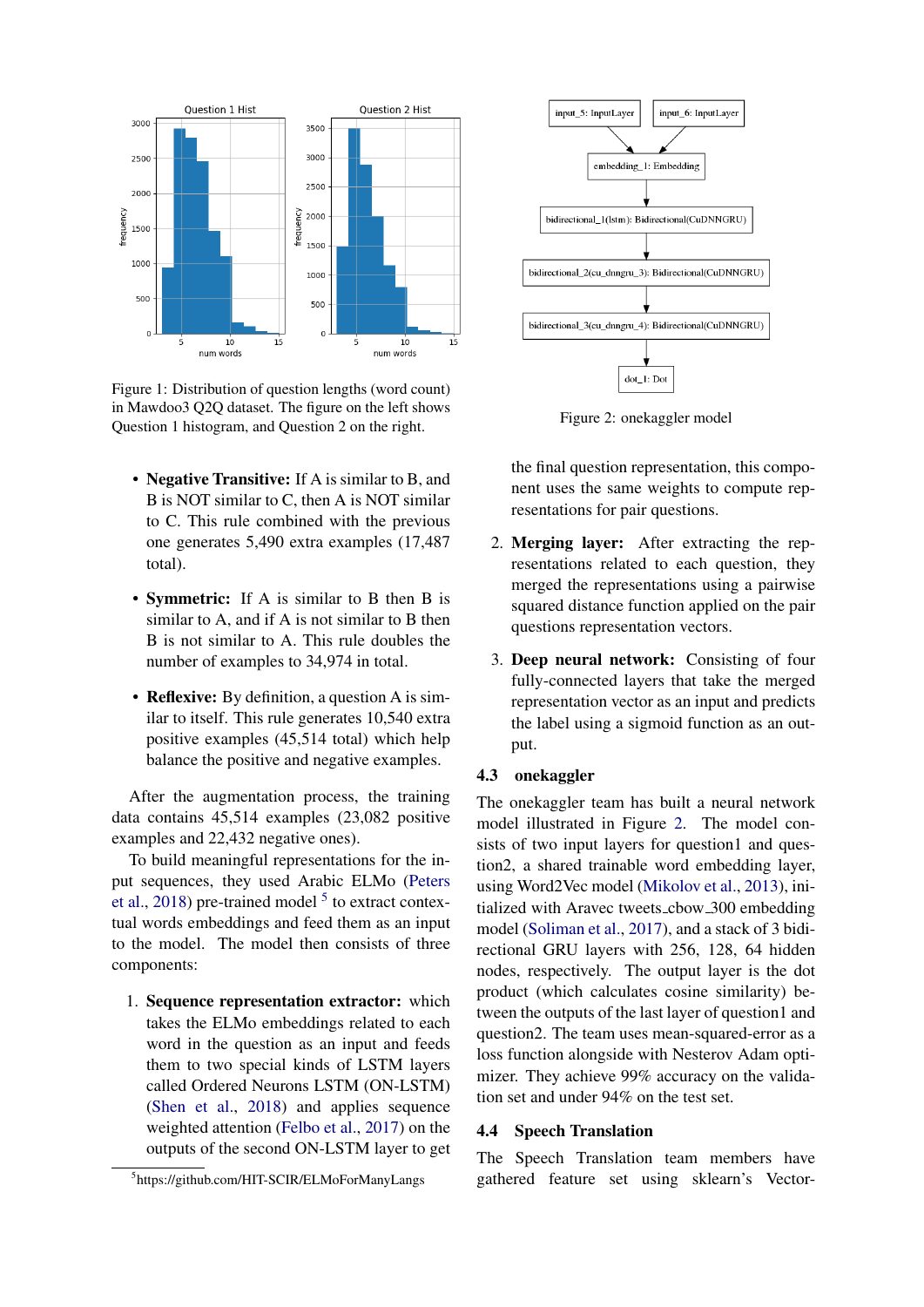izer Analyzer with three setups; word-level, char-level, and char Wb-level. They have examined the use of n-grams (1, 2, 3, 4, and 5) for the three setups. As a preprocessing step, they applied punctuation removal, stop words filter, and text normalization. These features, combined with word stemming and POS tagging, are used for model training and testing. The team has compared the performance of a set of classifiers: BNB, LogReg, LSVM, MNB, PassAgg, PRP and SGD as well as CNN. The best performance is achieved by LSVM classifier.

## <span id="page-5-0"></span>5 Results and Discussion

Table [3](#page-5-2) shows a summary of results for the participating teams. The Inception team has topped the list by achieving an accuracy score of 0.9592 using BERT models. ELMo model built by Tha3aroon scored second with an accuracy of 0.9485. This model was trained using the augmented dataset of 45,514 data samples. onekaggler team has scored third among all participants with 0.9481 accuracy using a stack of three Bidirectional GRUs. Speech Translation team has used 1 to 5 n-grams of words and characters and has experimented with several classifiers to score 0.8270, achieving the  $7^{th}$ .

<span id="page-5-2"></span>Table 3: Results for Semantic Question Similarity in Arabic. The table shows the 9 teams who participated in the workshop sorted in descending accuracy score.

| #              | <b>Team Name</b>          | <b>Score</b> |
|----------------|---------------------------|--------------|
| 1              | The Inception             | 0.95924      |
| $\overline{2}$ | Tha3aroon                 | 0.94848      |
| 3              | onekaggler                | 0.94809      |
| 4              | Ayat Abedalla             | 0.91311      |
| 5              | Dan Ofer                  | 0.89465      |
| 6              | heza                      | 0.85736      |
| $\overline{7}$ | <b>Speech Translation</b> | 0.82698      |
| 8              | AtyNegar                  | 0.82583      |
| 9              | Eyad Sibai                | 0.71434      |

One of the main takeaways is that BERT model accuracy is higher than ELMo model even when it was fine-tuned on an augmented dataset. The BERT model learns the representation of subwords while ELMo is character based model that uses convolution layers to learn word embeddings that handle out of vocabulary words. The reported results show that BERT is able to strike a good balance between a character based and word based representations and capture the word semantics for the problem of Arabic Q2Q.

Both of ELMo and BERT were able to outperform the traditional Word2Vec embeddings that is not able to capture contextual semantics nor learns subword embeddings. This proves that Arabic language (a morphologically rich language) complicates the training phase for such models because it needs to learn a completely new embedding for each morphology and is unable to generalize learnings across word variations. A word root in the Arabic language can have up to 1000 variation, Word2Vec needs to learn a number of weights equal to the number of variations multiplied by the vector size, while BERT and ELMo will only need to learn the word prefixes, roots, and word prefixes.

An interesting experiment would be to train BERT on the augmented data developed by Tha3aroon.

# <span id="page-5-1"></span>6 Conclusion

In this paper, we described the Arabic question similarity (Q2Q) shared the task that was organized in the workshop on NLP Solutions for Under Resourced Languages (NSURL 2019). The dataset of the shared task was made publicly available as a benchmark of this NLP task. A total of 9 teams participated in the task in which we provided a brief description of 4 of them who submitted their system description. The use of recent approaches in text embedding, i.e., BERT and ElMo, was a big factor in obtaining the best performing results. Another approach was using data augmentation that boosted up the performance. Also, an approach of using a neural network with Adam optimizer and an input layer that is initialized with pre-trained word vectors of the question pair was a well-performing solution. The ample number of participants in this workshop is an indication of the importance and interest in the Arabic language and Arabic semantic textual similarity. As future work, we would like to consider extending the task to news headlines as well as article titles.

## 7 Acknowledgement

We would like to thank Mawdoo3 AI data annotation team members who contributed to build and release Mawdoo3 Q2Q Dataset: Riham Badawi, Lana AlZaatreh, Raed AlRfouh, and Dana Barouqa. We would also like to thank Maw-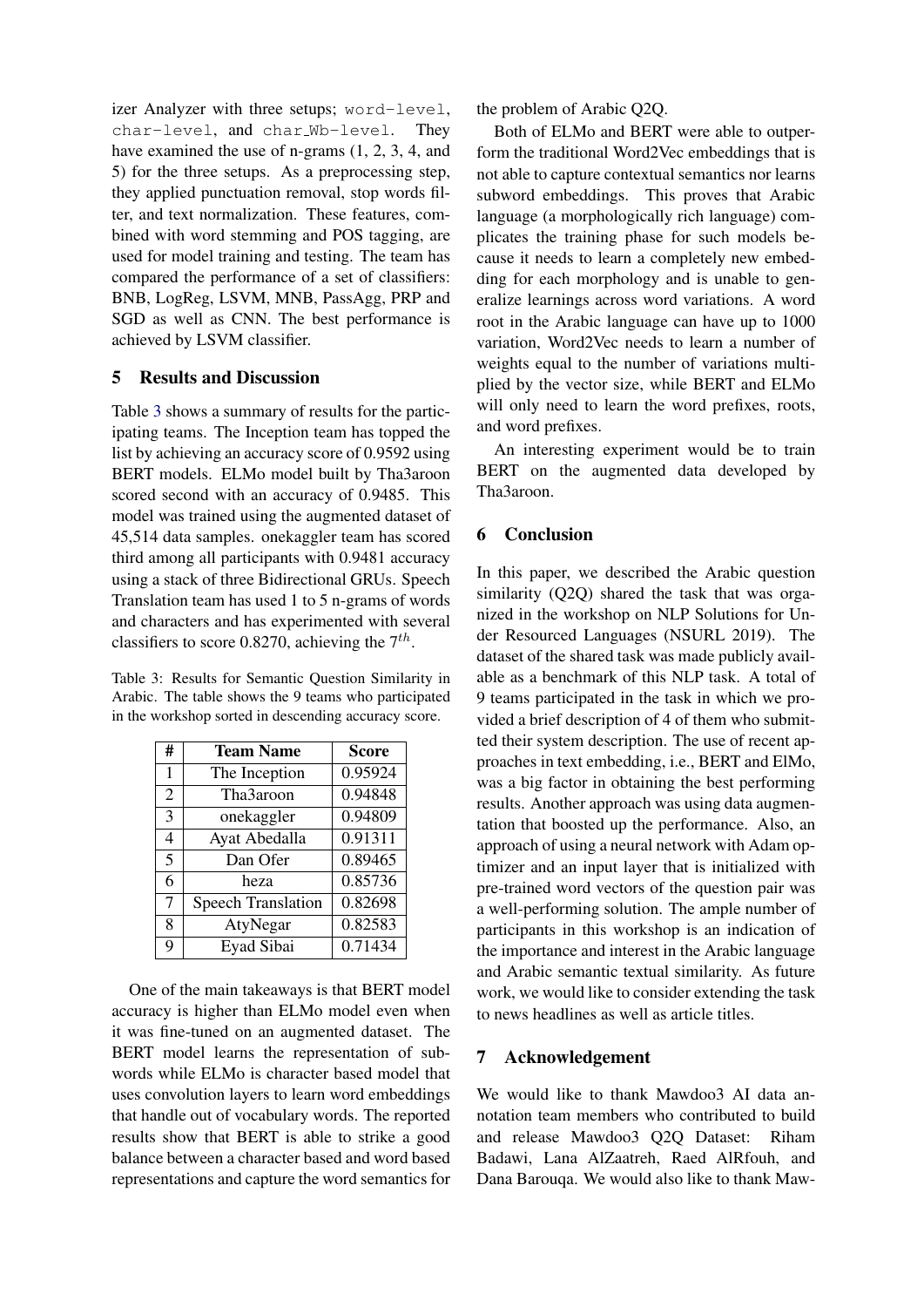doo3[6](#page-6-20) for making the datasets created for this task publicly available to support further research on Arabic Q2Q.

### References

- <span id="page-6-15"></span>Hesham Al-Bataineh, Wael Farhan, Ahmad Mustafa, Haitham Seelawi, and Hussein T Al-Natsheh. 2019. Deep contextualized pairwise semantic similarity for arabic language questions. *arXiv preprint arXiv:1909.09490*.
- <span id="page-6-1"></span>Marwah Alian and Arafat Awajan. 2018. Arabic semantic similarity approaches–review. In *The 19th International Arab Conference on Information Technology (ACIT' 2018)*.
- <span id="page-6-17"></span>Daniel Cer, Yinfei Yang, Sheng-yi Kong, Nan Hua, Nicole Limtiaco, Rhomni St. John, Noah Constant, Mario Guajardo-Cespedes, Steve Yuan, Chris Tar, Yun-Hsuan Sung, Brian Strope, and Ray Kurzweil. 2018. [Universal sentence encoder.](http://arxiv.org/abs/1803.11175) *CoRR*, abs/1803.11175.
- <span id="page-6-0"></span>Daniel M. Cer, Mona T. Diab, Eneko Agirre, Iñigo Lopez-Gazpio, and Lucia Specia. 2017. [Semeval-](http://arxiv.org/abs/1708.00055)[2017 task 1: Semantic textual similarity - multilin](http://arxiv.org/abs/1708.00055)[gual and cross-lingual focused evaluation.](http://arxiv.org/abs/1708.00055) *CoRR*, abs/1708.00055.
- <span id="page-6-9"></span>Jacob Devlin, Ming-Wei Chang, Kenton Lee, and Kristina Toutanova. 2018. Bert: Pre-training of deep bidirectional transformers for language understanding. *arXiv preprint arXiv:1810.04805*.
- <span id="page-6-19"></span>Bjarke Felbo, Alan Mislove, Anders Søgaard, Iyad Rahwan, and Sune Lehmann. 2017. Using millions of emoji occurrences to learn any-domain representations for detecting sentiment, emotion and sarcasm. *arXiv preprint arXiv:1708.00524*.
- <span id="page-6-16"></span>Hua He and Jimmy Lin. 2016. Pairwise word interaction modeling with deep neural networks for semantic similarity measurement. In *Proceedings of the 2016 Conference of the North American Chapter of the Association for Computational Linguistics: Human Language Technologies*, pages 937–948.
- <span id="page-6-12"></span>Ryan Kiros, Yukun Zhu, Ruslan Salakhutdinov, Richard S. Zemel, Raquel Urtasun, Antonio Torralba, and Sanja Fidler. 2015. [Skip-thought vec](http://papers.nips.cc/paper/5950-skip-thought-vectors)[tors.](http://papers.nips.cc/paper/5950-skip-thought-vectors) In *Advances in Neural Information Processing Systems 28: Annual Conference on Neural Information Processing Systems 2015, December 7- 12, 2015, Montreal, Quebec, Canada*, pages 3294– 3302.
- <span id="page-6-14"></span>Zhouhan Lin, Minwei Feng, Cícero Nogueira dos Santos, Mo Yu, Bing Xiang, Bowen Zhou, and Yoshua Bengio. 2017. [A structured self-attentive sentence](http://arxiv.org/abs/1703.03130) [embedding.](http://arxiv.org/abs/1703.03130) *CoRR*, abs/1703.03130.
- <span id="page-6-3"></span>Goutam Majumder, Partha Pakray, Alexander F. Gelbukh, and David Pinto. 2016. [Semantic textual sim](http://www.cys.cic.ipn.mx/ojs/index.php/CyS/article/view/2506)[ilarity methods, tools, and applications: A survey.](http://www.cys.cic.ipn.mx/ojs/index.php/CyS/article/view/2506) *Computación y Sistemas*, 20(4).
- <span id="page-6-6"></span>Tomas Mikolov, Ilya Sutskever, Kai Chen, Gregory S. Corrado, and Jeffrey Dean. 2013. [Distributed rep](http://papers.nips.cc/paper/5021-distributed-representations-of-words-and-phrases-and-their-compositionality)[resentations of words and phrases and their com](http://papers.nips.cc/paper/5021-distributed-representations-of-words-and-phrases-and-their-compositionality)[positionality.](http://papers.nips.cc/paper/5021-distributed-representations-of-words-and-phrases-and-their-compositionality) In *Advances in Neural Information Processing Systems 26: 27th Annual Conference on Neural Information Processing Systems 2013. Proceedings of a meeting held December 5-8, 2013, Lake Tahoe, Nevada, United States.*, pages 3111– 3119.
- <span id="page-6-4"></span>George A. Miller and Christiane Fellbaum. 2007. [Wordnet then and now.](https://doi.org/10.1007/s10579-007-9044-6) *Language Resources and Evaluation*, 41(2):209–214.
- <span id="page-6-10"></span>Jonas Mueller and Aditya Thyagarajan. 2016. [Siamese](http://www.aaai.org/ocs/index.php/AAAI/AAAI16/paper/view/12195) [recurrent architectures for learning sentence simi](http://www.aaai.org/ocs/index.php/AAAI/AAAI16/paper/view/12195)[larity.](http://www.aaai.org/ocs/index.php/AAAI/AAAI16/paper/view/12195) In *Proceedings of the Thirtieth AAAI Conference on Artificial Intelligence, February 12-17, 2016, Phoenix, Arizona, USA.*, pages 2786–2792.
- <span id="page-6-2"></span>Preslav Nakov, Lluís Màrquez, Alessandro Moschitti, Walid Magdy, Hamdy Mubarak, Abed Alhakim Freihat, Jim Glass, and Bilal Randeree. 2016. SemEval-2016 task 3: Community question answering. In *Proceedings of the 10th International Workshop on Semantic Evaluation*, SemEval '16, San Diego, California. Association for Computational Linguistics.
- <span id="page-6-11"></span>Paul Neculoiu, Maarten Versteegh, and Mihai Rotaru. 2016. [Learning text similarity with siamese](https://doi.org/10.18653/v1/W16-1617) [recurrent networks.](https://doi.org/10.18653/v1/W16-1617) In *Proceedings of the 1st Workshop on Representation Learning for NLP, Rep4NLP@ACL 2016, Berlin, Germany, August 11, 2016*, pages 148–157.
- <span id="page-6-13"></span>Chris Olah and Shan Carter. 2016. [Attention and aug](https://doi.org/10.23915/distill.00001)[mented recurrent neural networks.](https://doi.org/10.23915/distill.00001) *Distill*.
- <span id="page-6-7"></span>Jeffrey Pennington, Richard Socher, and Christopher Manning. 2014. Glove: Global vectors for word representation. In *Proceedings of the 2014 conference on empirical methods in natural language processing (EMNLP)*, pages 1532–1543.
- <span id="page-6-8"></span>Matthew E Peters, Mark Neumann, Mohit Iyyer, Matt Gardner, Christopher Clark, Kenton Lee, and Luke Zettlemoyer. 2018. Deep contextualized word representations. *arXiv preprint arXiv:1802.05365*.
- <span id="page-6-5"></span>Mohammad Taher Pilehvar, David Jurgens, and Roberto Navigli. 2013. [Align, disambiguate and](http://aclweb.org/anthology/P/P13/P13-1132.pdf) [walk: A unified approach for measuring semantic](http://aclweb.org/anthology/P/P13/P13-1132.pdf) [similarity.](http://aclweb.org/anthology/P/P13/P13-1132.pdf) In *Proceedings of the 51st Annual Meeting of the Association for Computational Linguistics, ACL 2013, 4-9 August 2013, Sofia, Bulgaria, Volume 1: Long Papers*, pages 1341–1351.
- <span id="page-6-18"></span>Pranav Rajpurkar, Jian Zhang, Konstantin Lopyrev, and Percy Liang. 2016. [Squad: 100, 000+ ques](http://arxiv.org/abs/1606.05250)[tions for machine comprehension of text.](http://arxiv.org/abs/1606.05250) *CoRR*, abs/1606.05250.

<span id="page-6-20"></span><sup>6</sup><ai.mawdoo3.com>